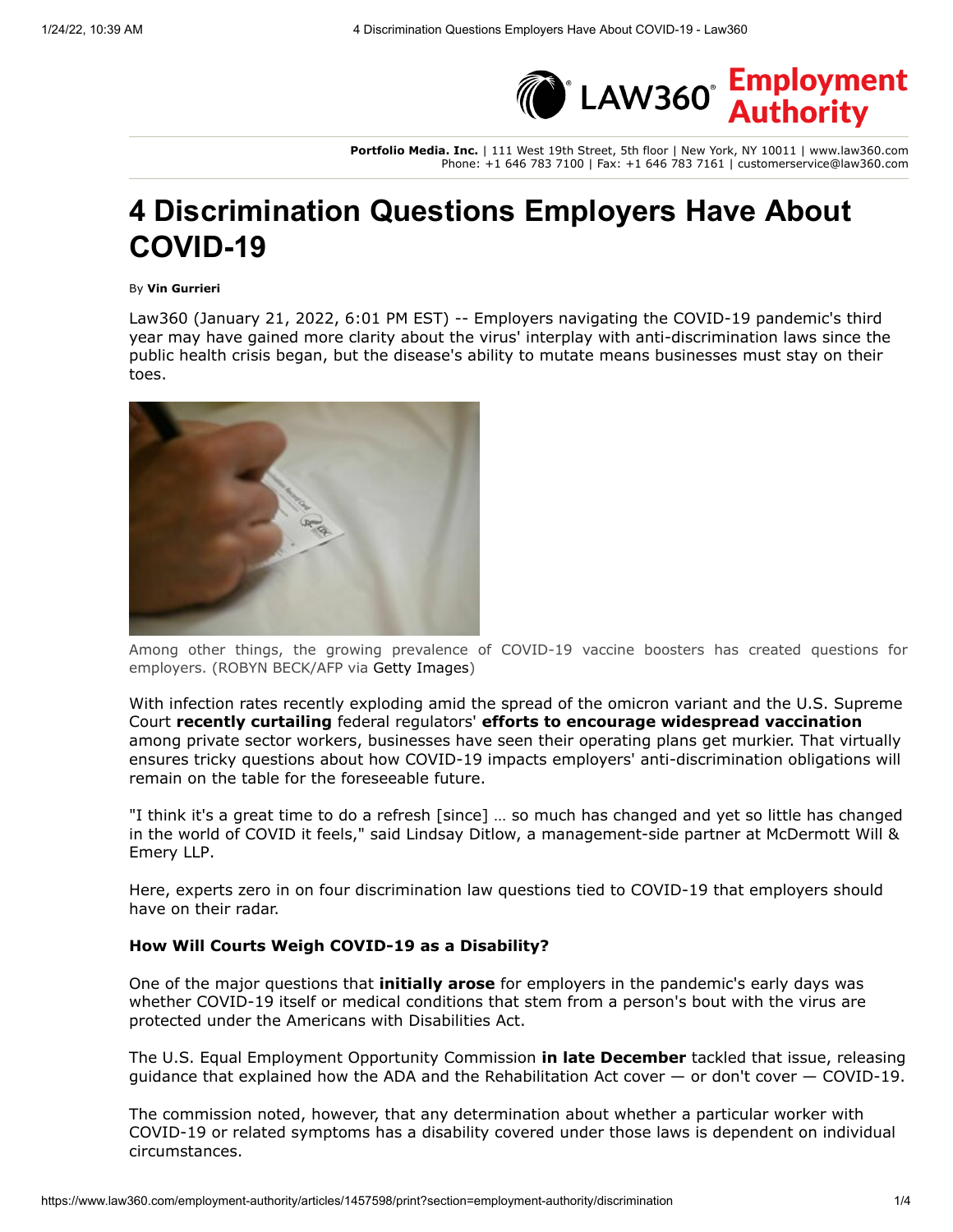That position and the case-by-case approach that the agency advised employers to take leaves the door open for disputes over whether particular individuals are shielded by the ADA that may ultimately land before courts.

While the EEOC's guidance on the topic is more robust in terms of offering legal clarity to employers than it might be in other situations, Taylor White, a shareholder at [Winstead PC](https://www.law360.com/firms/winstead-pc) who represents employers, said the agency's position "is flexible on purpose."

For a worker to meet the ADA's definition of a disability, the EEOC said in part that they must show that they have an "actual" disability, which means that they possess a physical or mental impairment that "substantially limits a major life activity," including major bodily functions or activities such as concentrating. Otherwise, a worker can show they have a "history or record of'" an actual disability, or they are "regarded as" a person with a disability by their employer.

The commission clarified that workers must meet either the "actual" or "record of" prongs to become eligible for reasonable accommodations such as telework or special equipment, and that employers have the right to ask for medical documentation backing any COVID-19-related accommodation requests under the ADA.

"The EEOC wanted [its guidance] to be flexible; they didn't want to limit the types of claims that employees can bring [that are] out there to protect employees' rights," White said. "But at the same time, I think the EEOC recognizes that these are all serious issues that employers are struggling with. So I think the EEOC is at least trying to draw the right balance, and I think that courts will have the opportunity to step in and define limits that then [can give] employers … clarity even further."

### **Will 'Long COVID***-***19' Also Be a Fulcrum of Litigation?**

Besides the issue of whether COVID-19 is a disability, an increasing number of employers will soon have to make calls specifically about whether long-term symptoms and medical conditions that arise from coronavirus infections are shielded under the ADA, attorneys say.

The U.S. [Centers for Disease Control and Prevention](https://www.law360.com/agencies/centers-for-disease-control-and-prevention) defines "long COVID-19" or "long-haul COVID-19" as "new, returning or ongoing health problems" that people experience at least four weeks after first being infected with the coronavirus.

Those "post-COVID-19 conditions," which can last at least for months even in people who had only mild cases of COVID-19, may include fatigue, brain fog, regular headaches, heart palpitations, mood swings and lightheadedness. For people who had severe cases of COVID-19, long-term symptoms may include autoimmune conditions that can damage healthy organs.

While the EEOC hasn't specifically used the term "long COVID-19" in its guidance so far, it has said people who experience "ongoing but intermittent" things such as headaches, brain fog or similar symptoms stemming from COVID-19 may have a disability protected by the ADA.

On the flip side of the coin, the commission has said in guidance that people who experience things such as fevers, headaches or gastrointestinal discomfort "which resolve within several weeks" without any further effects of COVID-19 being manifested don't have the sort of impairments that qualify as an actual disability under the ADA.

McDermott's Ditlow said accommodation requests are increasingly coming in from workers seeking to telework based either on reasons related to long COVID-19 or vaccination issues, highlighting the commission's direction that employers evaluate situations on a case-by-case basis.

"How we've been advising clients is that the [U.S. Department of Health and Human Services](https://www.law360.com/agencies/u-s-department-of-health-and-human-services) lists examples of common symptoms of long COVID, which include tiredness, fatigue, difficulty breathing, concentrating, headaches," Ditlow said. She added that most employers are erring on the side of caution by providing accommodations if people show through their medical providers that they have conditions that could fit into agencies' definition of the syndrome.

James Paretti, a shareholder at employer-side firm [Littler Mendelson PC,](https://www.law360.com/firms/littler-mendelson) said that though the EEOC has done well in attempting to draw lines around how and when COVID-19 itself or long COVID-19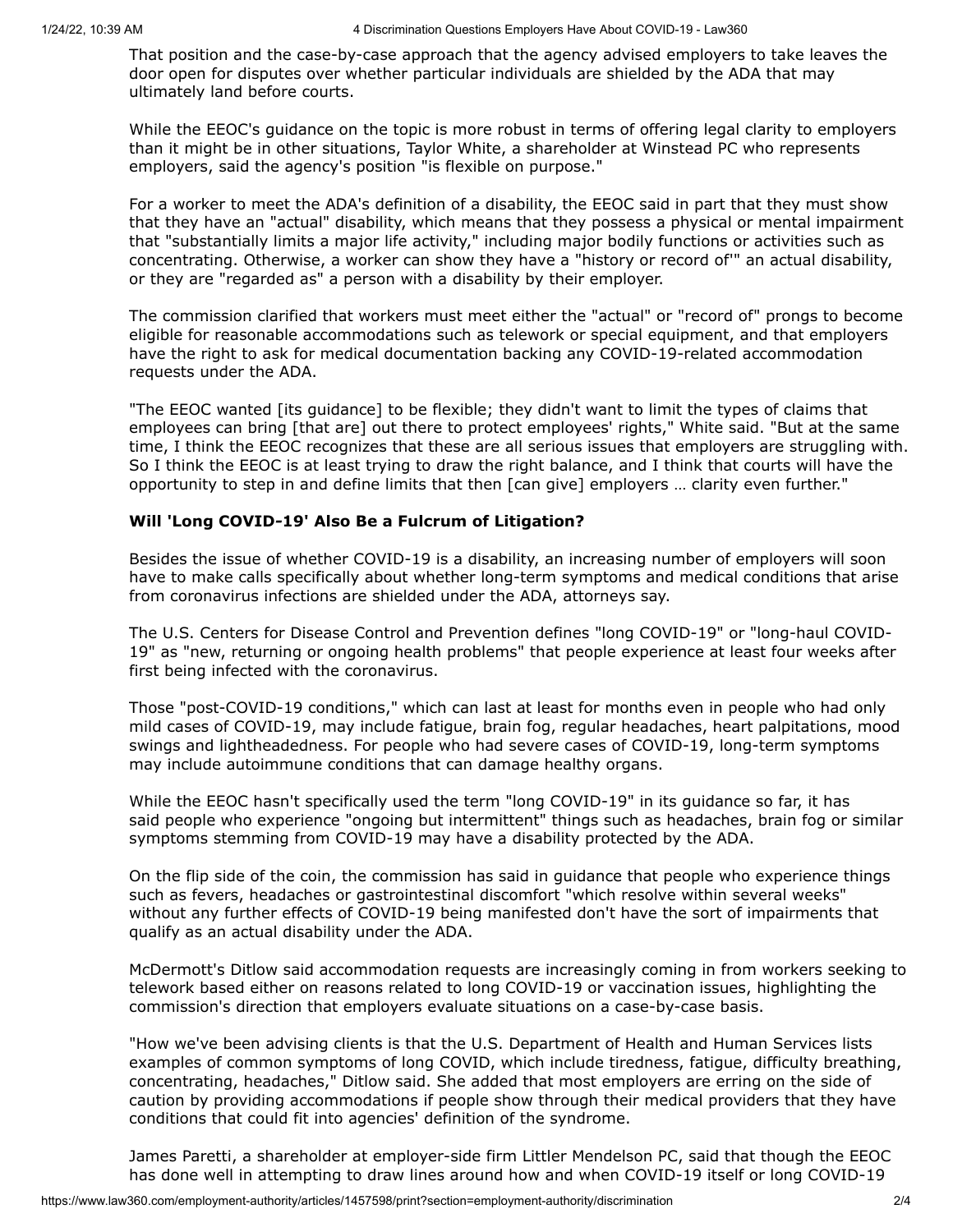can qualify as disabilities, the changing nature of the disease and the different ways emerging variants manifest themselves may mean courts will have to weigh in on what exactly the ADA protects.

"I think [the EEOC has] done a decent job on setting out when, particularly long-term COVID, can be a disability," Paretti said. "I do think we'll have to see what courts say. COVID is no longer just one thing."

#### **Are Phony Religious Exemption Requests Getting Any Easier to Suss Out?**

One of the thorniest labor relations issues that employers have faced during the pandemic is the extent to which they must accept workers' contentions that their religious beliefs warrant exceptions from workplace safety policies such as mandatory vaccination or on-site masking rules.

The issue is yet another topic that the EEOC has addressed. The agency issued **lengthy guidance in October** [saying employers can require workers to be inoculated against COVID-19 to enter a](https://www.law360.com/articles/1434343) worksite  $-$  provided that religious or medical accommodations remain available  $-$  and any accommodations shouldn't pose an "undue hardship" on the business.

But as part of that guidance, the commission made clear that employers aren't obligated under Title VII to grant a religious exemption that isn't rooted in religion or based on a sincerely held belief, with the agency specifically noting that the law "does not protect social, political or economic views, or personal preferences."

For employers, determining exactly what qualifies as a sincerely held religious belief remains complicated, even for businesses that have gotten increasingly used to handling such requests over the past two years.

"What I'm seeing is you have a lot of employees who are seeking protection — claiming discrimination, harassment [and] retaliation … under Title VII, claiming it's a religious choice where ... in reality, it's a political or a personal preference," Winstead's White said.

"I think that's where a lot of the wiggle room is, where you get kind of the religion meets politics meets personal preferences," White added. "I foresee a lot of that is where it's going to be litigated."

Even in instances in which a business doesn't mandate a vaccine or can't do so due to state or local laws that restrict such policies, some workers are still asserting civil rights law when faced with periodic testing or workplace mask requirements.

"A lot of times what you're having are employees who are claiming discrimination that way, saying, 'Well, you know, wearing a mask is going to mark me as unvaccinated and therefore that's discriminatory,'" White said. "And then employers are having to navigate whether a claimed religious belief is sincerely held and whether accommodating it would constitute an undue hardship in the workplace."

Kelly Raney, a Los Angeles-based partner at [Greenberg Glusker Fields Claman & Machtinger LLP,](https://www.law360.com/firms/greenberg-glusker) noted that employers can lean on judgments from licensed medical professionals when it comes to evaluating disability accommodation requests, but they can't do the same for religious exemptions.

In the latter case, it falls on employers to make a "preliminary judgment call" about whether a stated religious belief is sincerely held or whether it is really a political or personal viewpoint before evaluating whether a potential accommodation is unduly burdensome on the business, Raney said.

"In my experience, employers of all sizes struggle with this process at least the first couple times they must go through it," Raney said. She added that midsize and smaller employers have an especially tough time "even after they've been through it a time or two, because it is more personal for them both to assess the sincerity of their employees' beliefs, and to assess the hardship or danger an accommodation poses to their operations and workforce."

## **Will Booster Shots Muddy Existing Accommodations?**